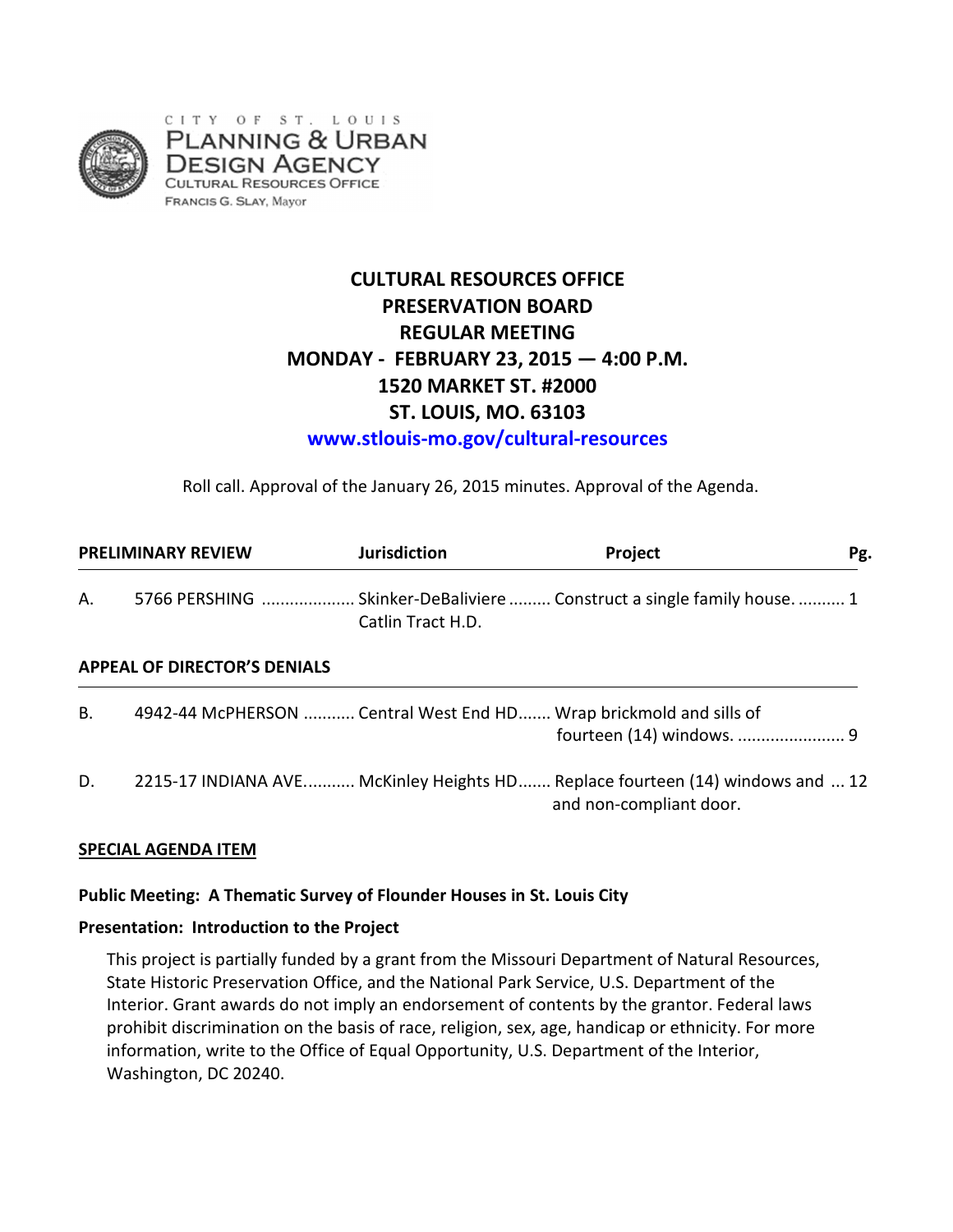

CITY OF ST. LOUIS PLANNING & URBAN **DESIGN AGENCY** CULTURAL RESOURCES OFFICE FRANCIS G. SLAY, Mayor

**A.** 

| Date:         | February 23, 2015                                                            |
|---------------|------------------------------------------------------------------------------|
| Address:      | 5766 Pershing Avenue                                                         |
| ITEM:         | Preliminary Review: Construction of a single-family house                    |
| Jurisdiction: | Skinker-DeBaliviere Catlin-Tract Certified Local Historic District - Ward 28 |
| STATE:        | Bob Bettis, Cultural Resources Office                                        |
|               |                                                                              |



**5766 PERSHING** 

**DEVELOPER:** Kevin Logan

### **RECOMMENDATION:**

That the Preservation Board grant preliminary approval to this proposal with the condition that the design be developed as proposed and that design details be reviewed and approved by the Cultural Resources.

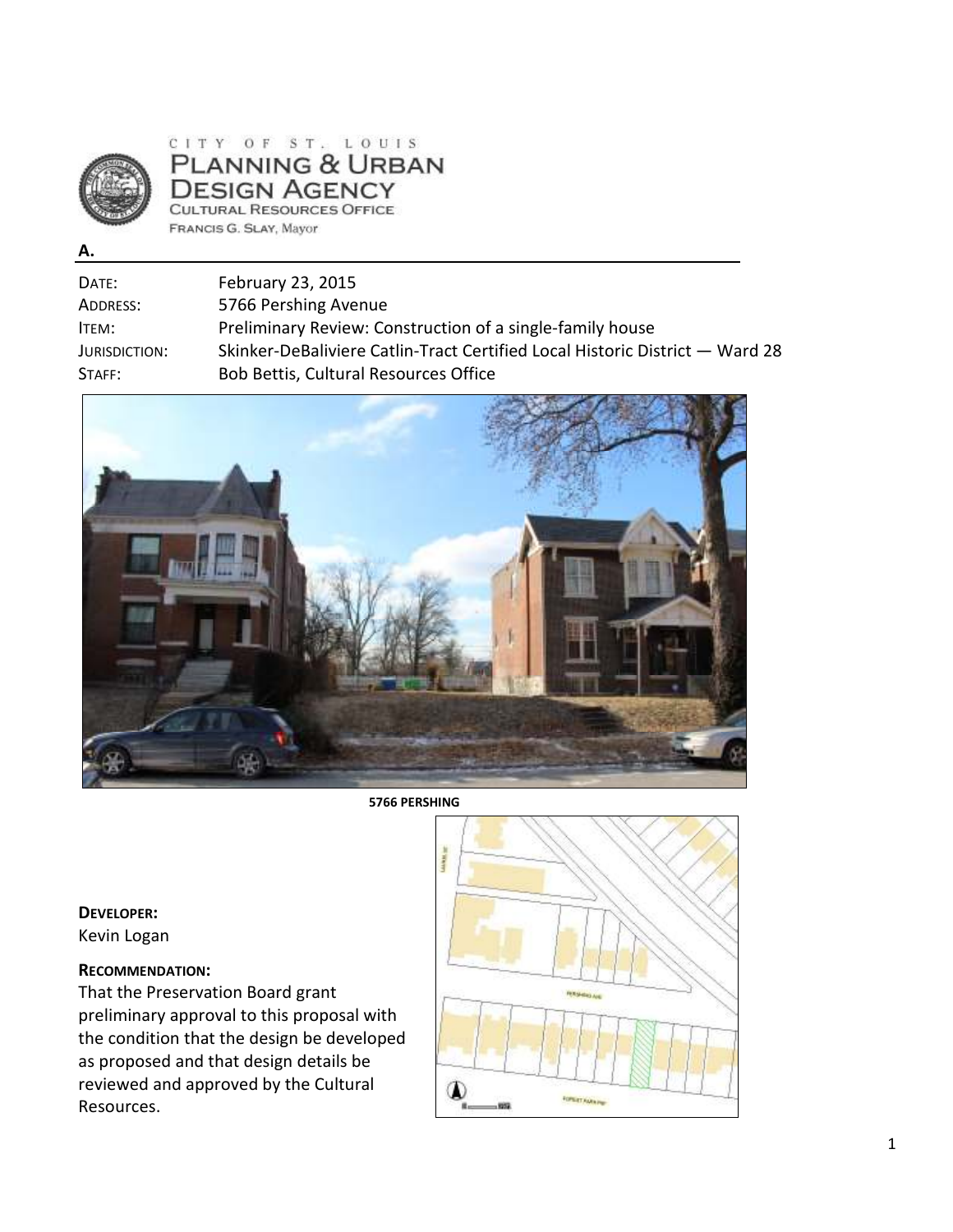### **THE PROJECT**

The applicants propose to construct a single-family dwelling on a vacant lot on the south side of Pershing.

### **RELEVANT LEGISLATION:**

Excerpt from Skinker-DeBaliviere-Catlin Tract-Parkview Historic District Ordinance #57688:

### RESIDENTIAL APPEARANCE STANDARDS

2. Structures: New Construction or alterations to existing structures. All designs for new construction or for major alterations to the front of the house or premises that require a building permit must be approved by the Landmarks and Urban Design Commission, as well as by the existing approving agencies as required by City Ordinances. Standards that do not require buildings permits serve as guidelines within the district.

a. Height:

New buildings or altered existing buildings, including all appurtenances, must be constructed to with in 15% of the average height of existing residential buildings on the block.

## **Complies. There are a variety of building heights on this block, but the proposed building meets this requirement.**

b. Location, Spacing and Setback:

New or moved structures shall be positioned on their lots so that any existing rhythm of recurrent building masses to spaces is continued. Existing building lines shall be strictly maintained, with no portion of any building (excepting any open porch, open veranda, open stone platform or open balcony) to be constructed beyond the existing building line. Aforesaid open porches or platforms shall not extend beyond the existing front porch line on the block. Existing front porches must remain porches; however, they may be screened.

**Complies. The proposed setback is in line with the adjacent buildings.** 

c. Exterior materials (for permit required work):

Exterior materials when visible from the street should be of the type originally used when the proposed Historic District area was developed: brick, stone, stucco, wood and wrought and cast iron. Although artificial siding or facing materials are not, in general, compatible, the Historic District Review Committee may be consulted for a list of current, compatible materials and their costs, for use by property owners wishing to improve their buildings.

**Partially complies. The proposed building will have a brick veneer on most of the façade that extends onto the front portions of the side walls. The rest of the building will be clad with Hardie Board siding painted to match the brick veneer. Cedar siding with a clear finish will face the wall sheltering the main entrance. Cast concrete units will trim the front windows.** 

d. Details (for permit required work):

Architectural details on existing structures, such as columns, pediments, dormers, porches, and bay windows should be maintained in their original form if at all possible. Renovations involving structural changes to window or door openings are permit-required work and thus must be reviewed by the Landmarks and Urban Design Commission. Design of these renovations should be compatible in scale, materials, and color with existing features of the building and with adjacent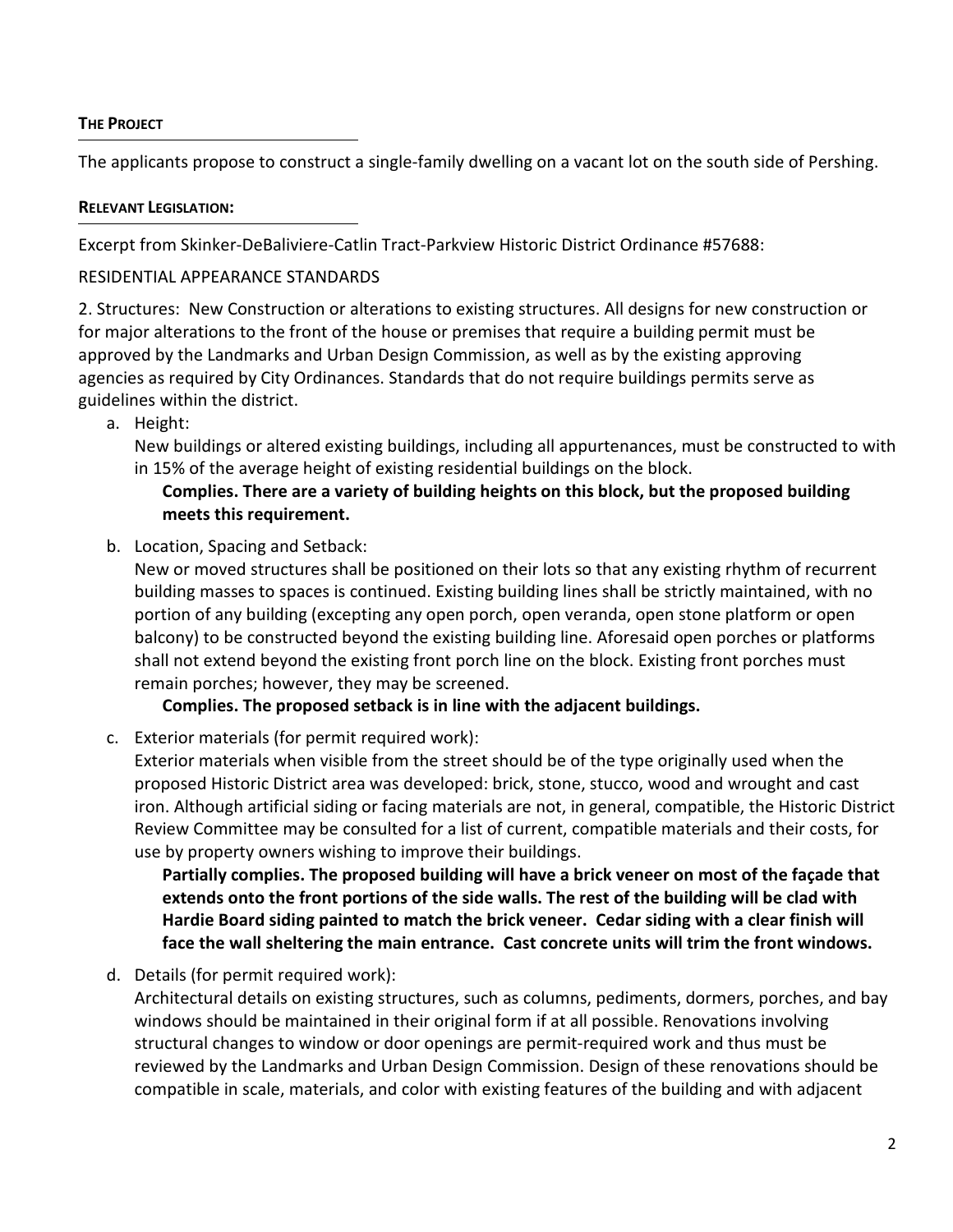historical structures. When on the front of a building, wood or factory-finished colored metal is the preferred material for frames of new and replacement storm windows and screens and storm and screen doors. Awnings on the front of a house should be canvas or canvas-type materials.

New buildings should be detailed so as to be compatible with existing buildings, respecting scale, rhythm, window proportions, important cornice lines, use of materials, etc. Complete plans for all proposed new construction or major alterations which require permits must be submitted to the Landmarks and Urban Design Commission for approval.

## **Complies. Proposed building floor heights, window proportions, scale and materials are compatible with the adjacent buildings.**

## e. Roof Shapes:

When there is a strong, dominant roof shape in a block, proposed new construction or alteration should be viewed with respect to its compatibility with existing buildings.

## **Complies. There are a number of different roof types on the block. The selected flat roof is compatible with the surrounding structures.**

## f. Roof Materials:

Roof materials should be slate, tile, copper or asphalt shingles where the roof is visible form the street. Incompatible materials are not encouraged. Design of skylights or solar panels, where prominently visible from the street and when requiring a permit, will be reviewed by the Landmarks and Urban Design Commission for their visual compatibility.

## **Complies. The roof is flat and not street visible.**

g. Walls, Fences and Enclosures:

Front –

In Parkview, no fence, wall or hedge may be erected in front of the building line. In the Catlin Tract, no wall or fence may be erected in front of the building line; no hedge in front of the building line may exceed four feet in height.

Elsewhere in the district, front yard dividers or enclosures are permitted, but they shall be of brick, stone, brick-faced concrete, ornamental iron, or hedge and should not exceed four feet in height. Earth-retaining walls are permitted, to be constructed of compatible materials, not to exceed maximum grade of the lot. In Parkview, earth-retaining walls must not exceed a height of two feet above the highest point of the sidewalk in front of the property. Side –

Fences or walls on or behind the building line, when prominently visible from the street, should be of wood, stone, brick, brick-faced concrete, ornamental iron, or dark-painted chain link. All side fences shall be limited to six feet in height. In the Catlin Tract, all fences behind the front building line must be limited to five feet.

## **Complies. The proposed fence will be six feet in height and made of wood.**

## h. Landscaping:

The installation of street trees is encouraged. In front of new buildings, street trees may be required. Front lawn hedges shall not exceed four feet in height along the public sidewalk. No live trees shall be removed for new construction without the approval of the Landmarks and Urban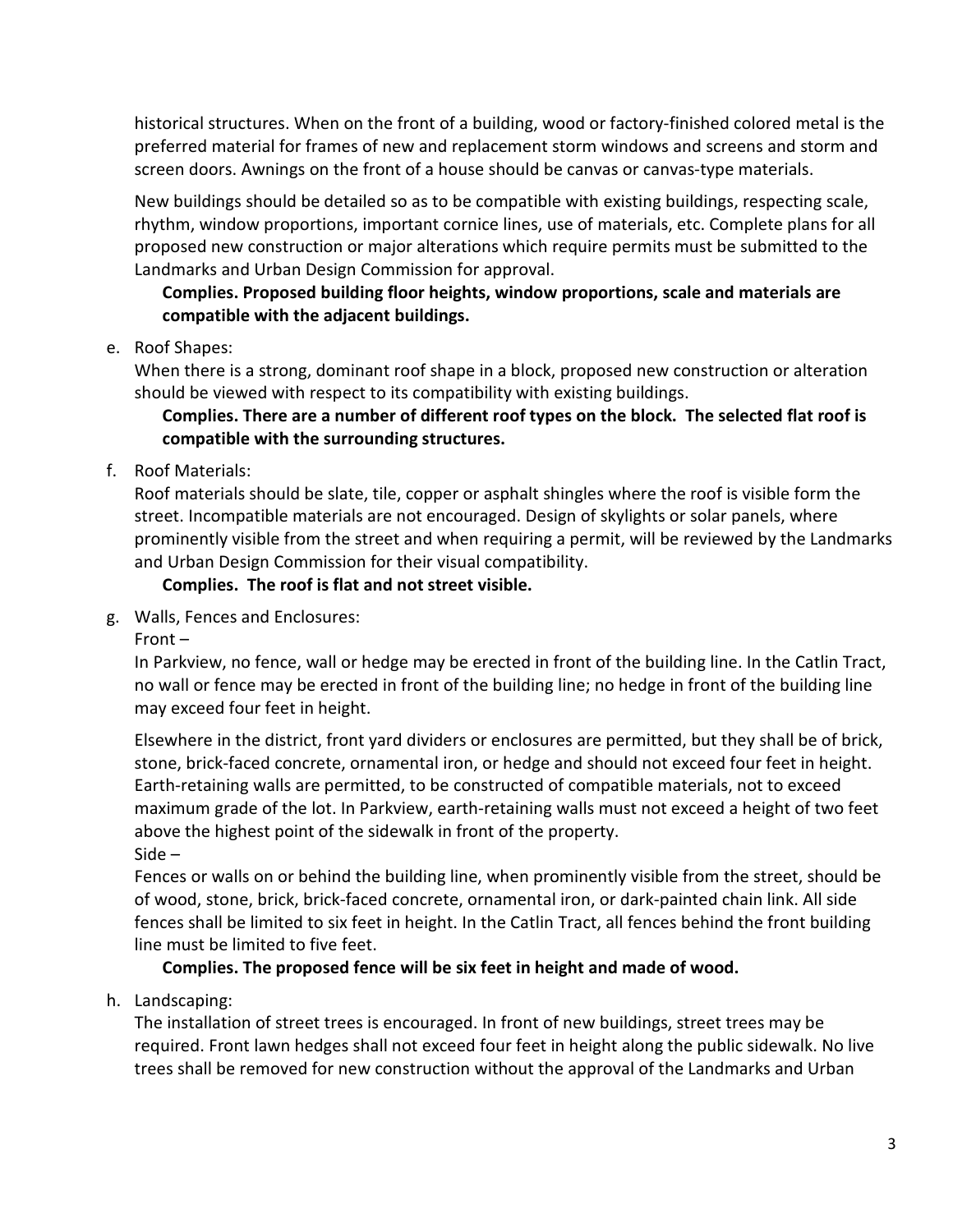Design Commission. The Historic District Review Committee will keep a directory of recommended landscape materials.

## **Not applicable.**

i. Paving and Ground Cover Materials:

Where there is a predominant use of a particular ground cover (such as grass) or paving material, any new or added material should be compatible with the streetscape, and must not cause maintenance problems or hazards for public walkways (sidewalks). Loose rock and asphalt are not acceptable for public walkways (sidewalks) or for ground cover in areas bordering public walkways (sidewalks).

**Complies.** 

j. Street Furniture and Utilities:

All free-standing light standards placed in the front yard of any structure or premises should be compatible with construction in the neighborhood. The design and location of all items of street furniture located on the tree lawn between the sidewalk and the street must be approved by the Landmarks and Urban Design Commission. Where possible, all new utility lines shall be underground. No commercial or political advertising may occur on the public right-of-way. **Not applicable**.

#### **PRELIMINARY FINDINGS AND CONCLUSION:**

The Cultural Resources Office's consideration of the criteria for new residential construction in the Skinker-DeBaliviere Historic District Standards led to these preliminary findings:

- The proposed site for construction, 5766 Pershing, is located in the Skinker-DeBaliviere Local Historic District on the south side of Pershing Avenue.
- The applicant proposes to construct a dwelling that introduces some accent materials not found on existing buildings in the district but that meets all other standards for new construction.
- The garage will be set behind the house and compliant with the standards.
- Should the Board grant preliminary approval for this design, per the Preliminary Review Policy and Procedures adopted by the Board on March 24, 2014, the a preliminary review for new construction is valid for 2 years from the time that the Preservation Board grants such approval.

Based on the Preliminary findings, the Cultural Resources Office recommends that the Preservation Board grant preliminary approval for the proposed new construction with the condition that the design be developed as proposed and that design details will be reviewed and approved by the Cultural Resources Office to ensure compliance with the district standards.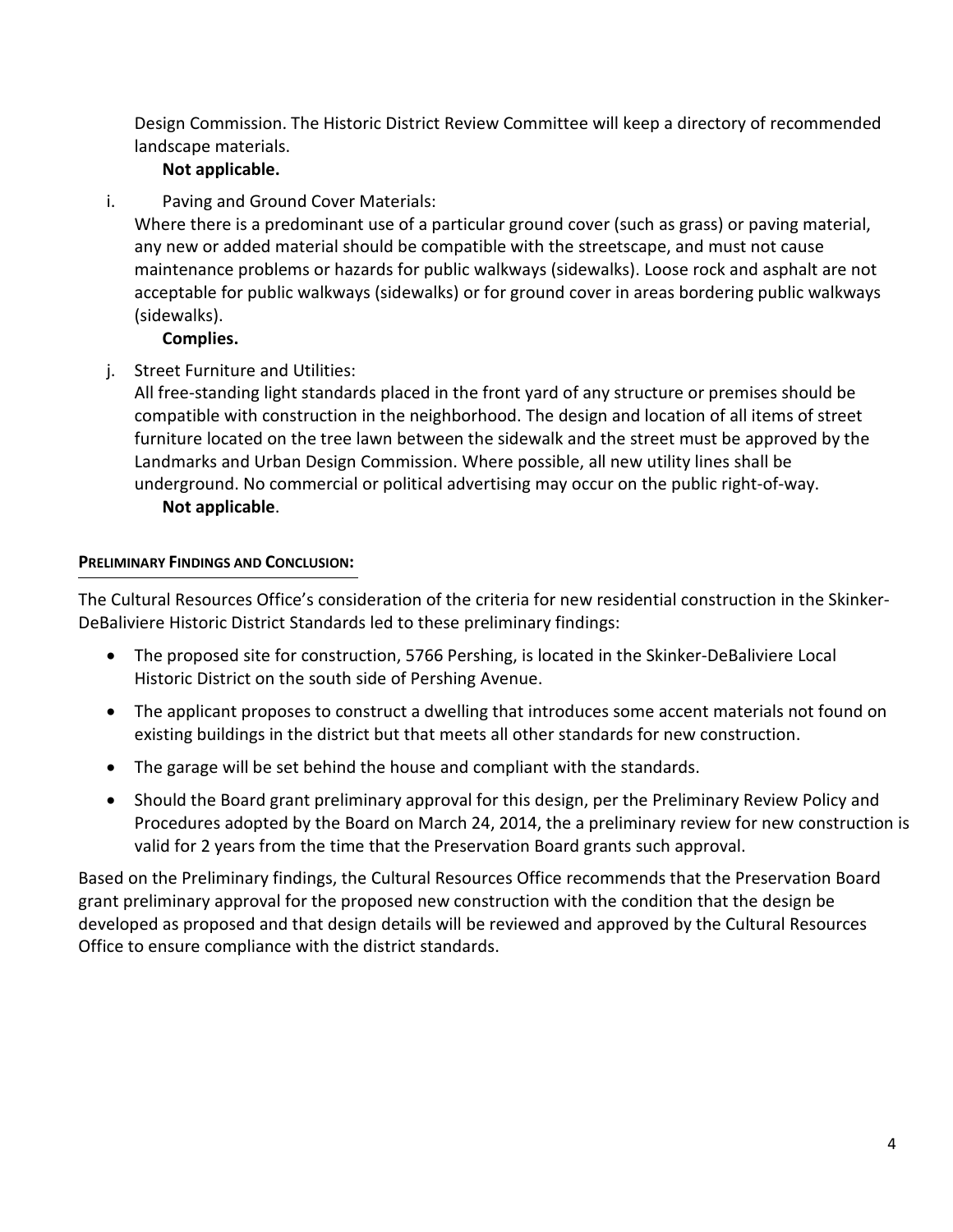

**SITE PLAN** 



**STREETSCAPE**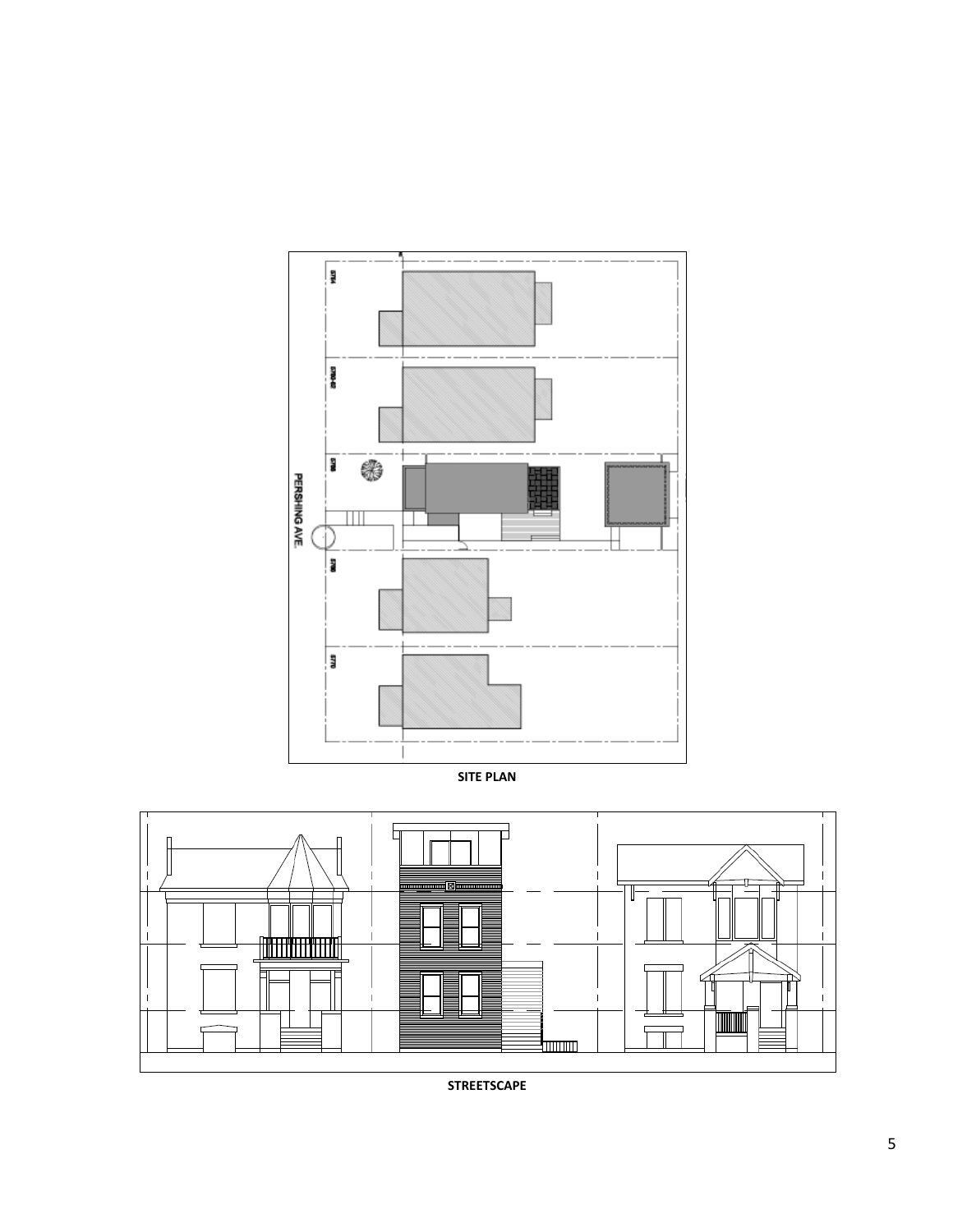

**FRONT (NORTH) FAÇADE**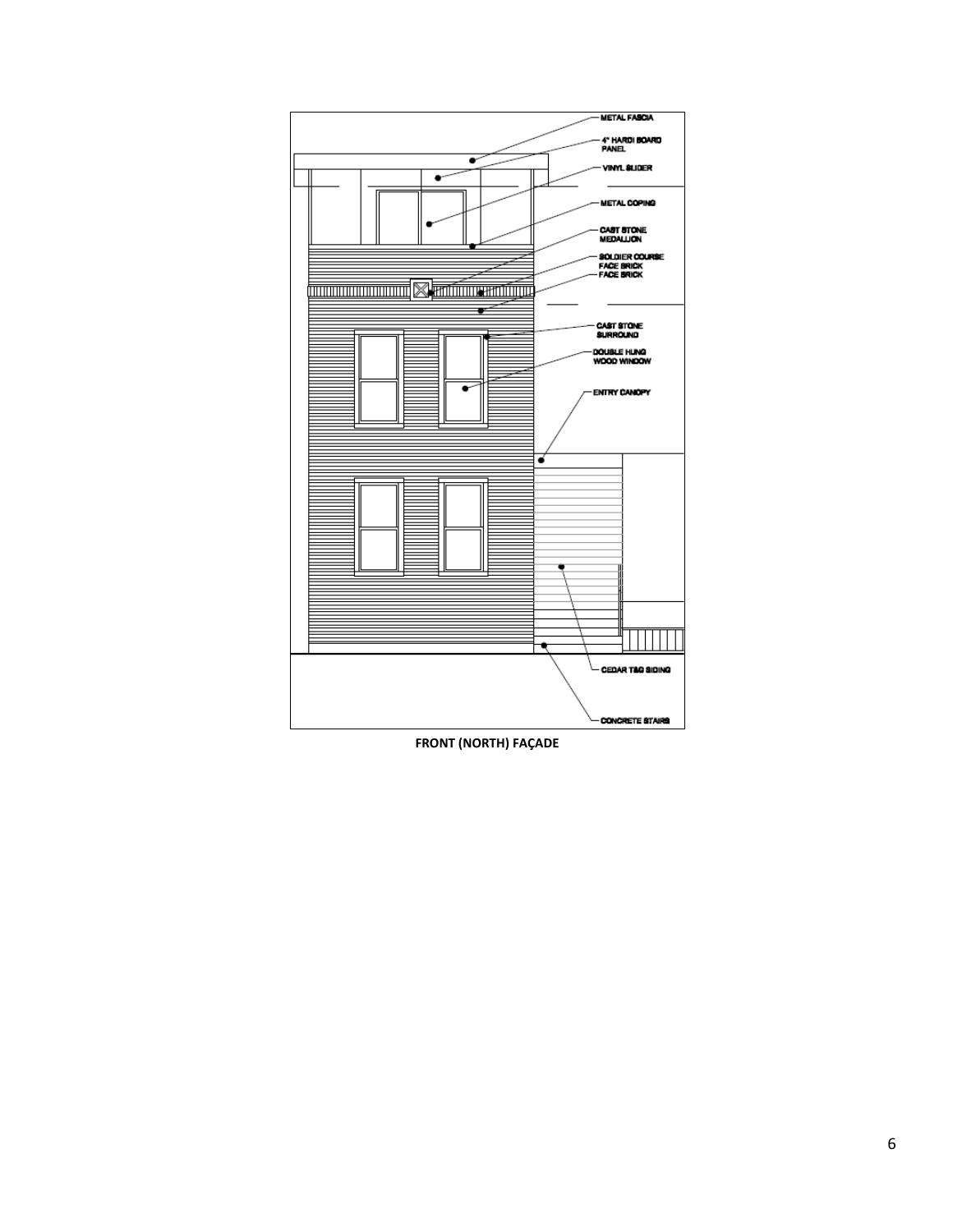

**WEST FAÇADE** 



**SOUTH FACADE**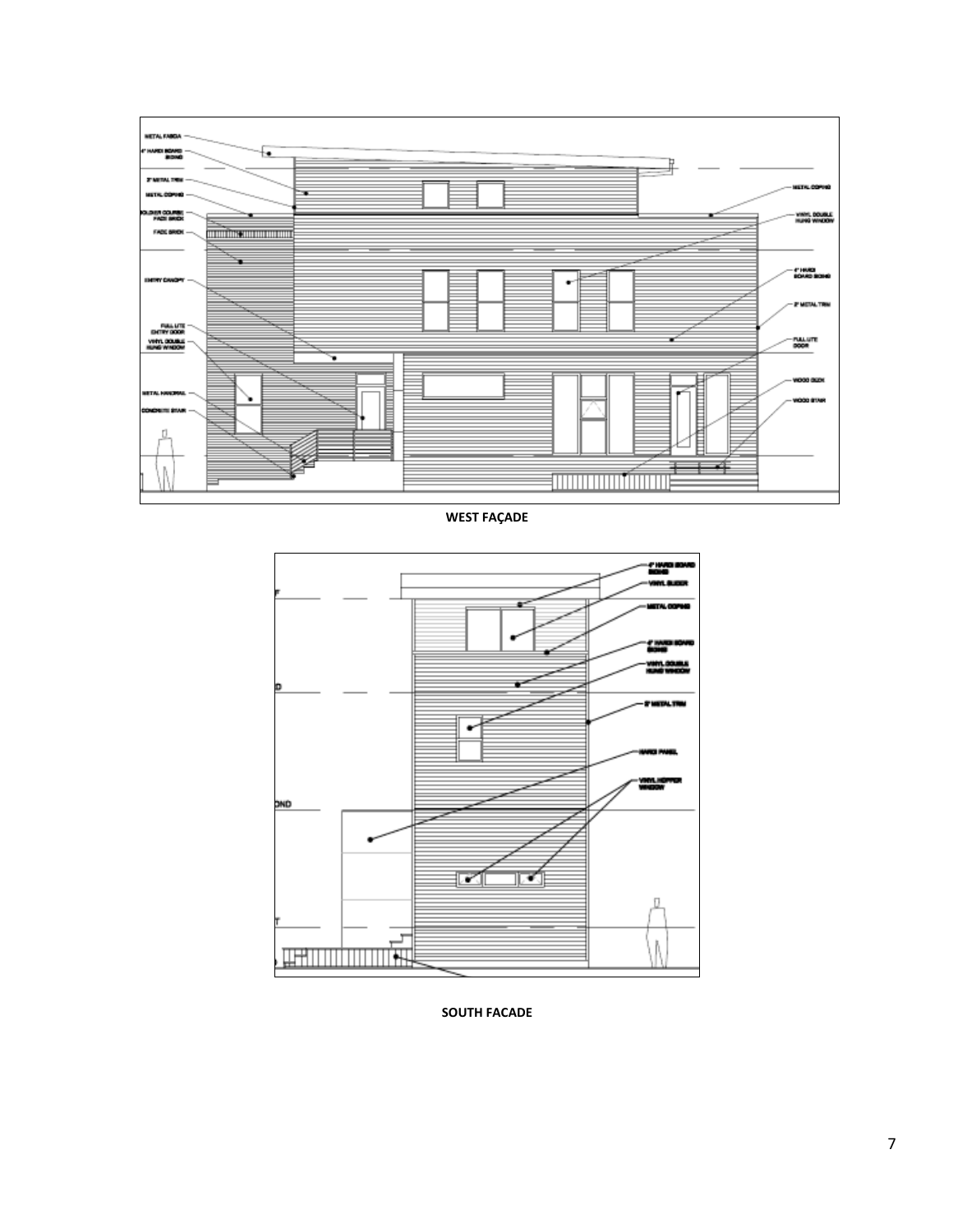

**EAST ELEVATION** 



REVISED NORTH ELEVATION



REVISED SIDE DECK REVISED WEST ELEVATION

an ta

REVISED ROOF DECK

**RENDERINGS**

 $\epsilon$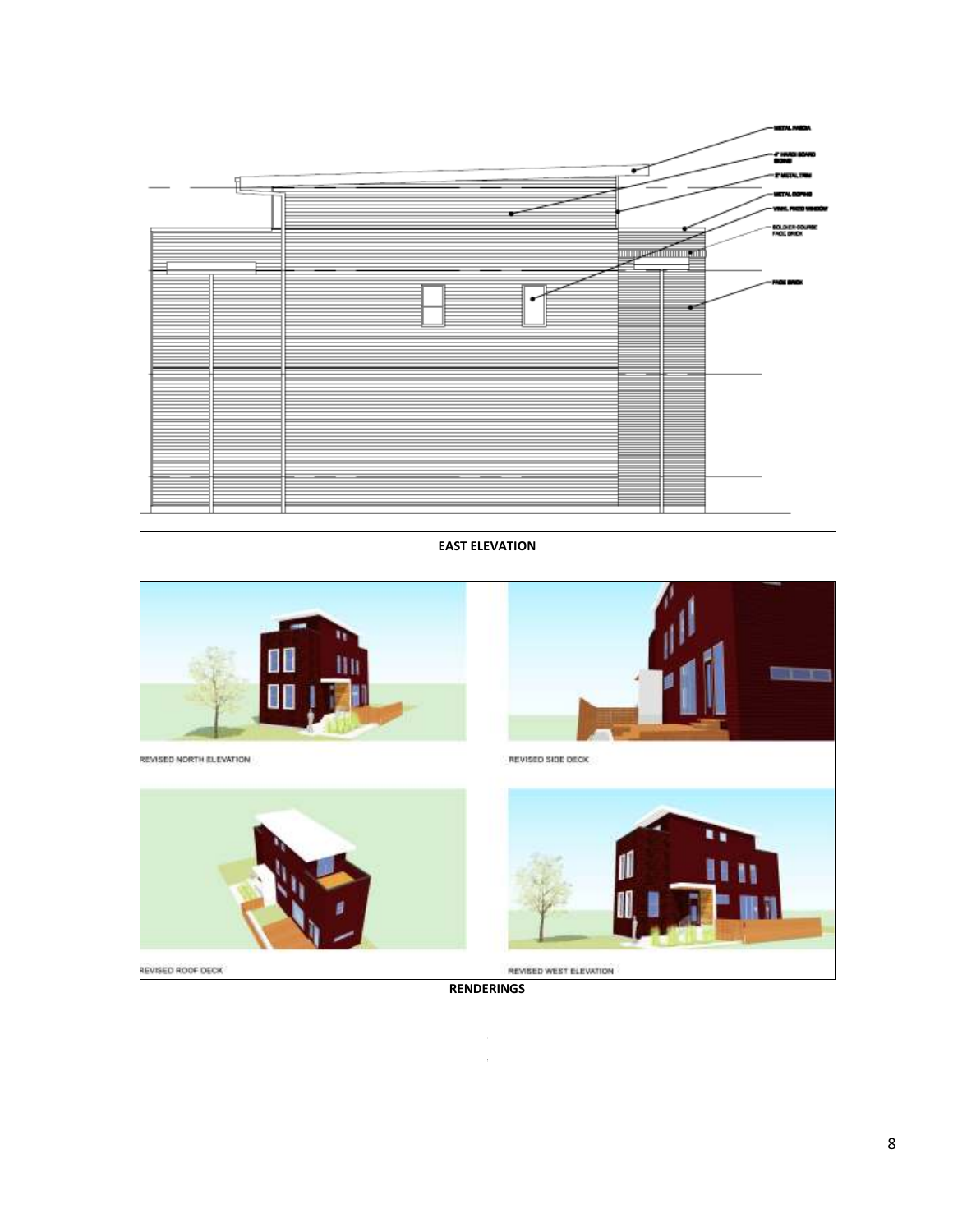

### CITY OF ST. LOUIS PLANNING & URBAN **DESIGN AGENCY** CULTURAL RESOURCES OFFICE FRANCIS G. SLAY, Mayor

**B.** 

| Date:             | February 23, 2015                                                             |
|-------------------|-------------------------------------------------------------------------------|
| Address:          | 4942-44 McPherson Avenue                                                      |
| ITEM:             | Appeal of Director's Denial to retain wrapping on window brickmolds and sills |
| Jurisdiction:     | Central West End Local Historic District - Ward 28                            |
| $\mathsf{STAFF:}$ | Bob Bettis, Preservation Planner, Cultural Resources Office                   |
|                   |                                                                               |



**4942-44 MCPHERSON AVE.** 

**OWNER/ APPLICANT:**  Charlotte Castillo

### **RECOMMENDATION:**

That the Preservation Board uphold the Director's Denial, as the wrapped window brickmold and sills do not comply with the Central West End District Standards.

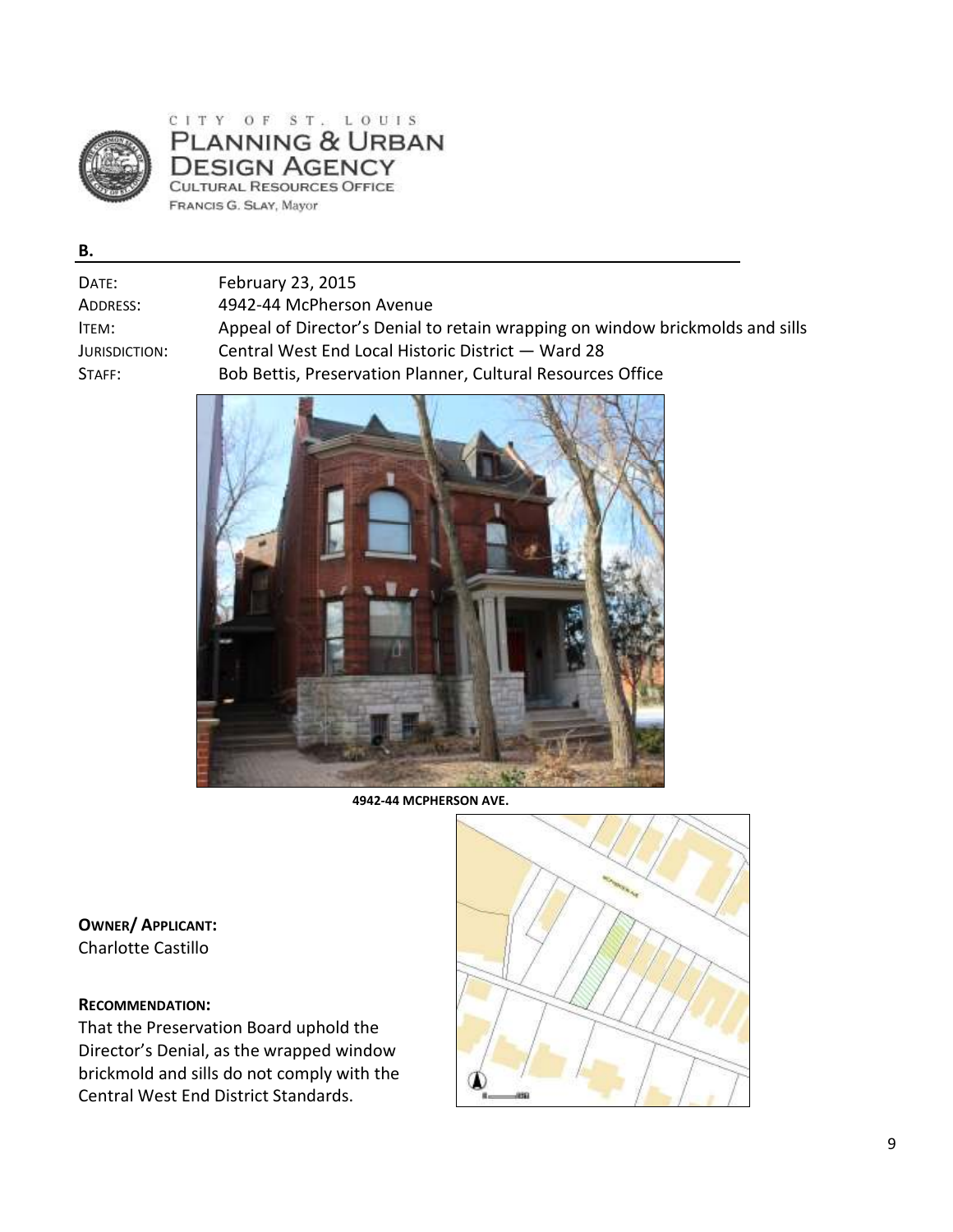### **THE CURRENT WORK:**

This is an appeal of the Director's denial of a building permit to retain changes made to fourteen windows with the installation of metal coil stock over brickmold and sills, work done without a building permit. As the historic district standards don't allow the wrapping of window sills and brickmold, the permit was denied.

### **RELEVANT LEGISLATION:**

Excerpt from Ordinance #69112, the Central West End Historic District:

## Standards Windows in Visible Side Elevations

Windows to be abandoned shall be filled in with painted shutters, retaining window sills and brickmold; or by brick that matches the adjacent brick to the extent possible and is set back from the plane of the exterior wall by 2 inches. Arches or lintels above the openings shall be retained; sills may be removed.

c) General Requirements

In all cases, the original brickmold shall be retained or its size and its general profile duplicated. Brickmolds and window sills shall not be wrapped in coil stock. **Does not comply. The owner has wrapped the brickmold and sills on fourteen windows on the sides and rear of the house. Wrapping of any window brickmold or sill is not allowed under the Standards.** 

## **PRELIMINARY FINDINGS AND CONCLUSION:**

The Cultural Resources Office consideration of the Central West End Historic District standards and the specific criteria for low fences and appendages led to these preliminary findings.

- 4942-44 McPherson is located in the Central West Local Historic District.
- The owner wrapped brickmold and sills on fourteen windows on the sides and rear of the building without a building permit. The wrapping of sills and brickmold is not allowed under the Standards.

Based on these preliminary findings, the Cultural Resources Office recommends that the Preservation Board uphold the Director's denial of the application as much of the completed work does not comply with the Central West End Local Historic District standards.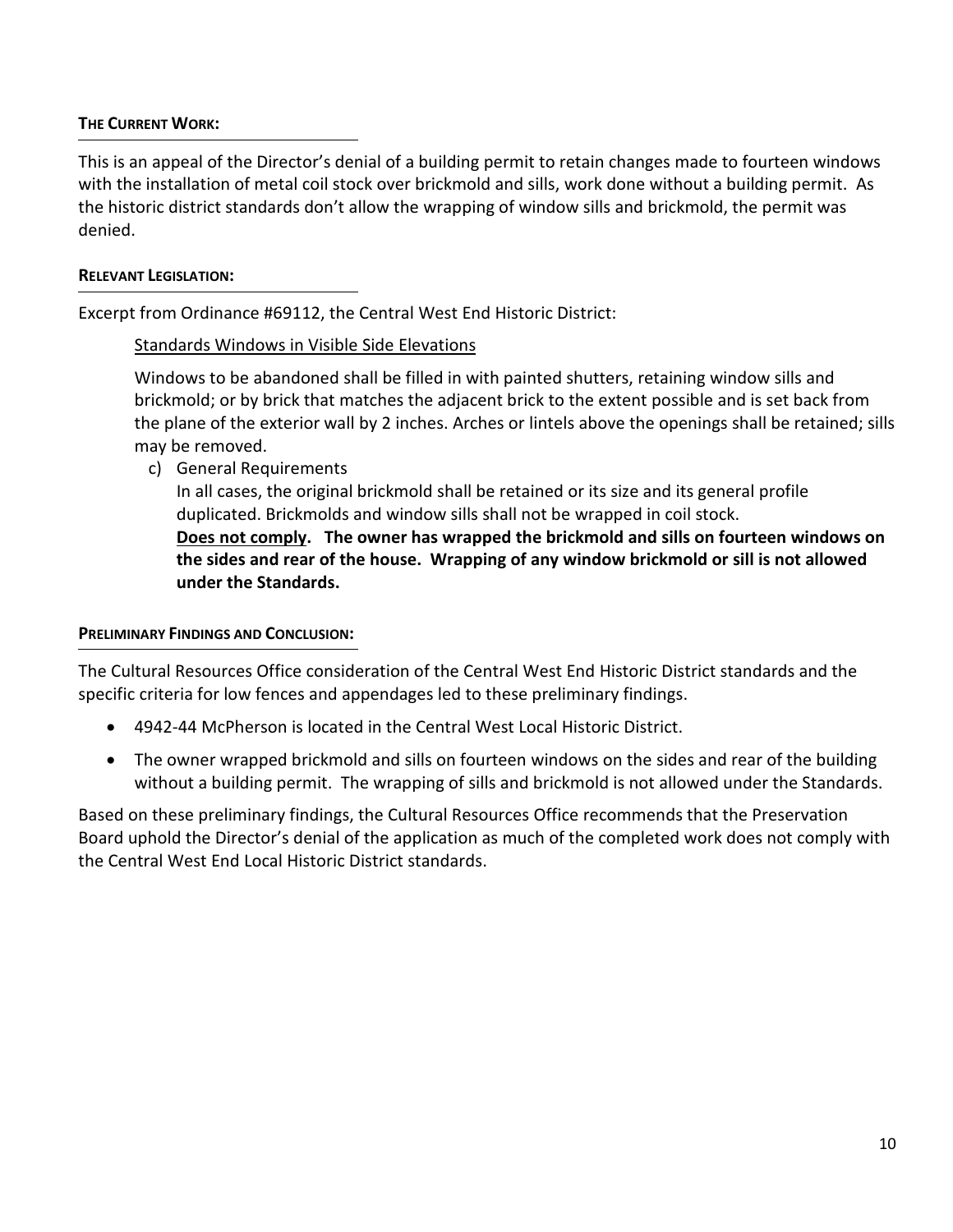

**WEST FACADE**



**DETAIL OF WINDOWS WRAPPED ON EAST FACADE**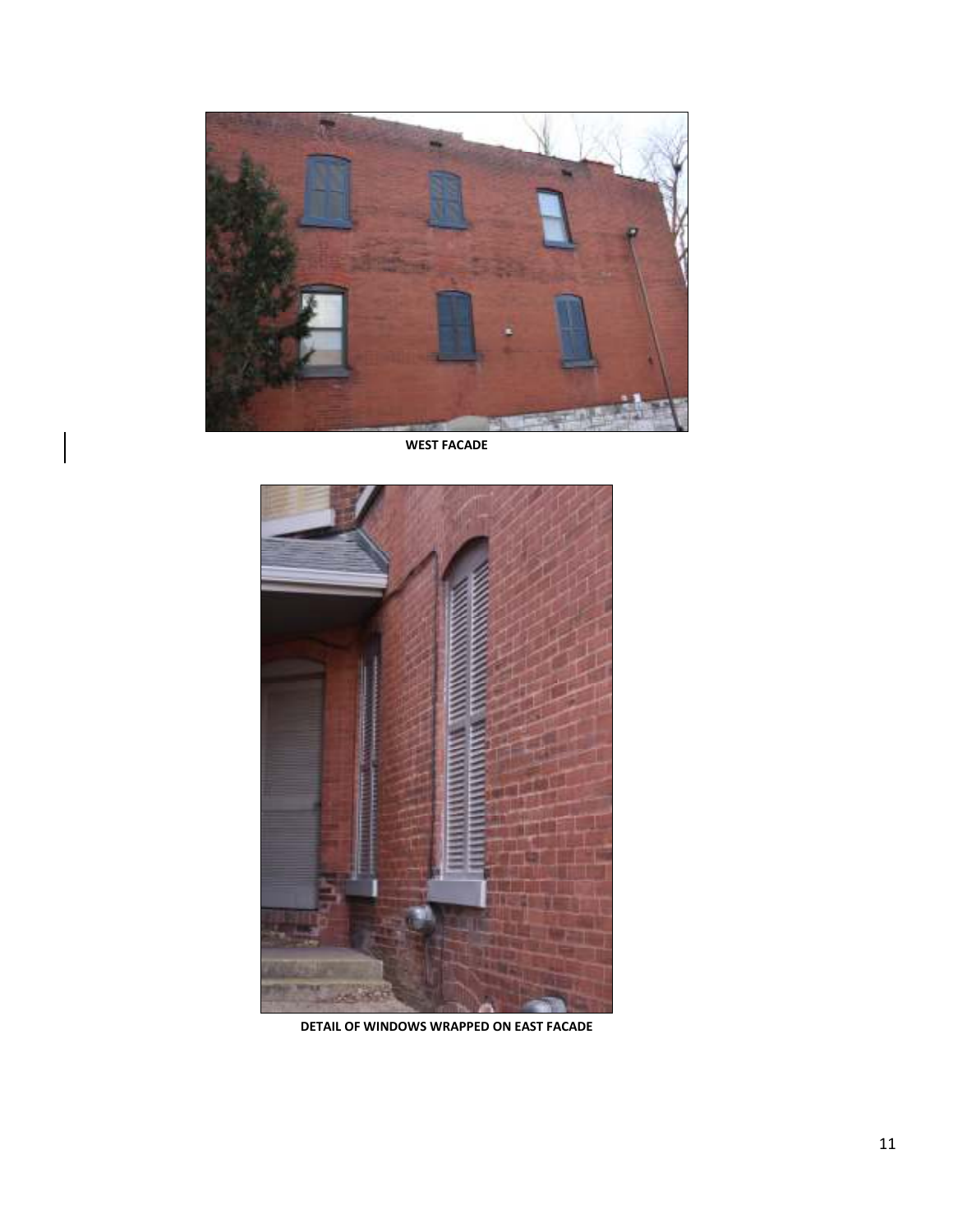

### CITY OF ST. LOUIS PLANNING & URBAN **DESIGN AGENCY** CULTURAL RESOURCES OFFICE FRANCIS G. SLAY, Mayor

**C.** 

| Date:         | February 23, 2015                                                                        |
|---------------|------------------------------------------------------------------------------------------|
| Address:      | 2215-17 Indiana Avenue                                                                   |
| ITEM:         | Appeal of Director's Denial to install fourteen vinyl windows and retain a non-compliant |
|               | front door on the Public Facade                                                          |
| Jurisdiction: | McKinley Heights Local Historic District — Ward 7                                        |
| STAFF:        | Bob Bettis, Preservation Planner, Cultural Resources Office                              |



**2215-17 INDIANA** 

**OWNER/APPLICANT** Donald & Virginia Graham

### **RECOMMENDATION:**

That the Preservation Board uphold the Director's Denial, as the proposed vinyl windows and installed front door do not comply with the McKinley Heights District Standards.

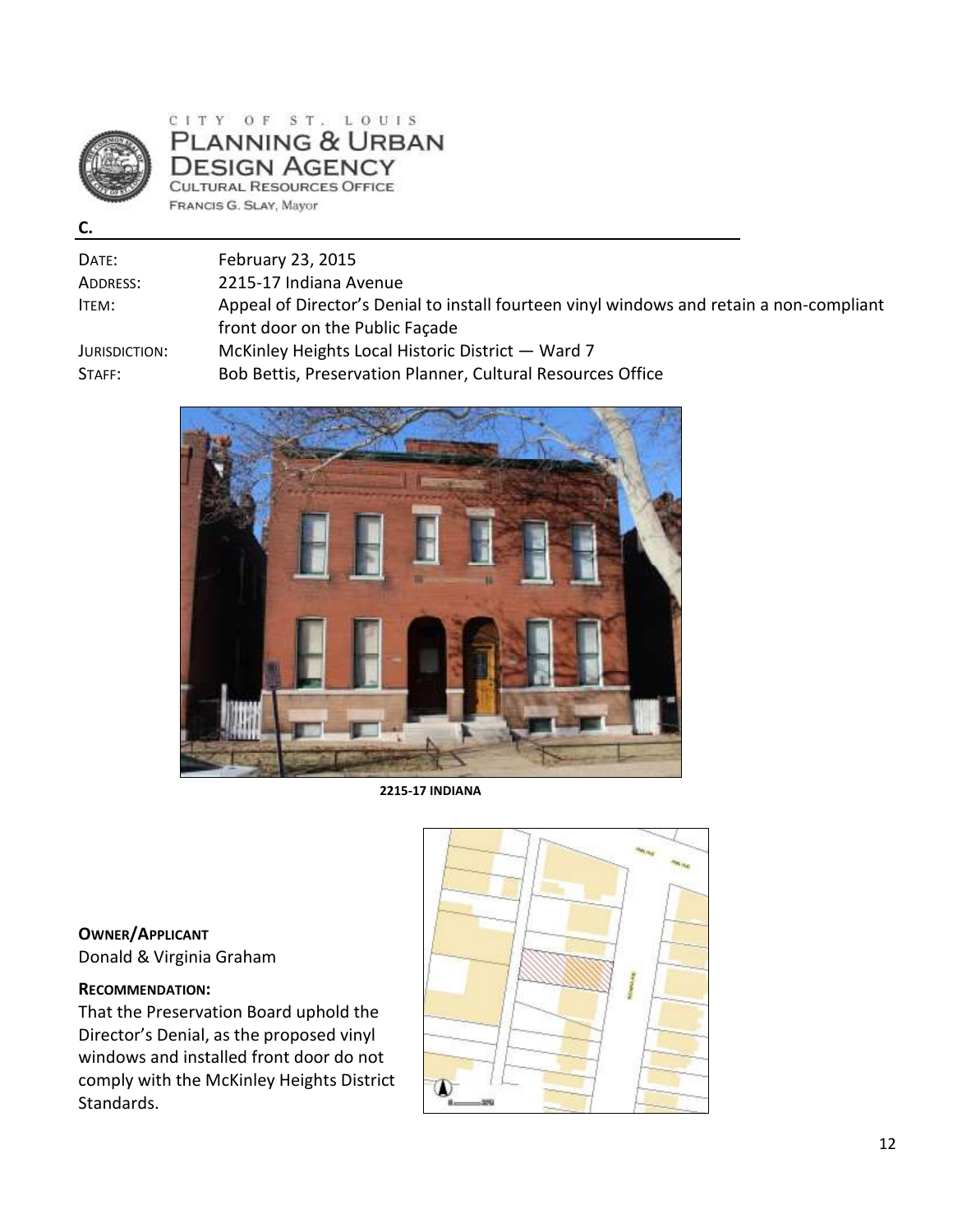### **THE CURRENT WORK:**

The applicant has installed one non-compliant door on the front façade without a permit. In addition, the owner wishes to install fourteen vinyl windows on the front façade. The installation of the door and issuance of the violation occurred after the owner was told that he would need a building permit for the installation of the vinyl windows.

### **RELEVANT LEGISLATION:**

Excerpt from Ordinance #67901, the McKinley Heights Historic District:

### 203 WINDOWS

Windows are crucial to a building's historic character.

- 203.1 Windows at Public Facades:
	- 1) Windows in Public Facades shall be one of the following:
		- a. The existing window repaired and retained;
		- b. Replacement window, duplicating the original, which meets the following requirements;
			- i. Replacement windows or sashes shall be made of wood or finished aluminum,
			- ii. The profiles of muntins, sashes, frames, and moldings shall match the original elements in dimension and configuration.
			- iii. The number, arrangement and proportion of lights shall match the original or be based on a Model Example.
			- iv. The method of opening shall be the same as the original.

**Does not comply. The proposed windows on the Public Façade are made of vinyl, a material that does not comply with the standards. The windows will not replicate the original as the sashes have uniform- sized rails and do not replicate the dimensions of historic wood windows. The new windows will present a flat appearance and do not convey the depth shown in the offset sashes of historic windows.**

### 204 Doors

Doors are an integral part of a building's Public Façade. Primary entrance doors are one of the strongest first impressions of a building.

Doors shall be one of the following:

The original wood door restored;

A new wood door which replicates the original;

A finished metal door of a style which replicates the original; or

Based on a Model Example.

When more than one primary entrance door exists, all primary entrance doors must be identical and of the same color.

**Does not comply. The installed door is contemporary in design and does not replicate the original doors in the other entrance to the building or a Model Example as required by the standards. The original entry and door had been**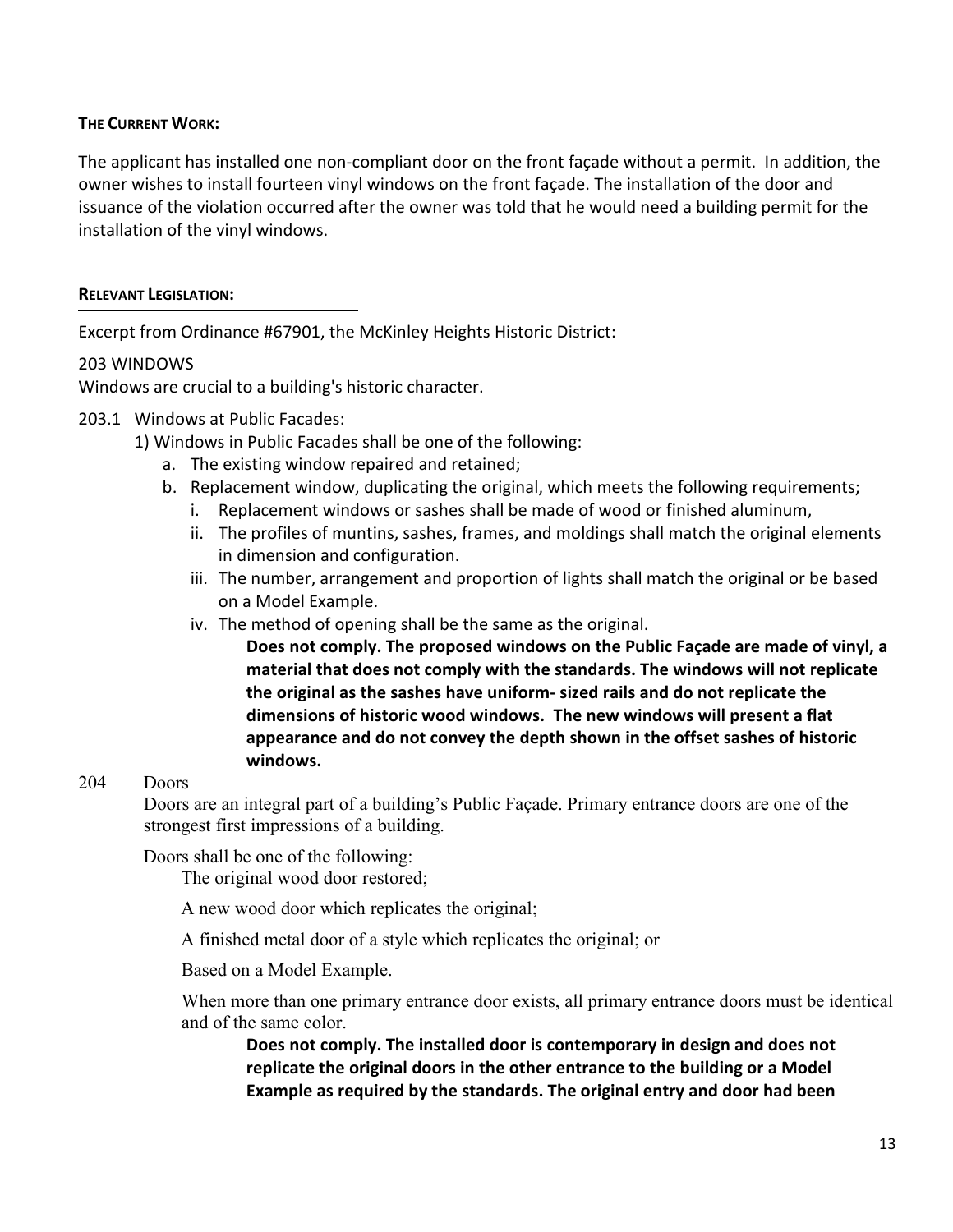**previously modified with a non-compliant door prior to the neighborhood becoming a local historic district. However, the new door that was installed without a permit needed to comply with the district standards regardless of the previous condition.**

### **PRELIMINARY FINDINGS AND CONCLUSION:**

The Cultural Resources Office consideration of the McKinley Heights District standards and the specific criteria windows on public façades led to these preliminary findings:

- 2215-17 Indiana is located in the McKinley Heights Local Historic District.
- A non-compliant door was installed without a permit on the front façade.
- The proposed windows are vinyl; do not replicate the appearance of historic wood sash; and do not conform to the McKinley Heights Local Historic District standards.

Based on these preliminary findings, the Cultural Resources Office recommends that the Preservation Board uphold the Director's denial of the application as the door and vinyl windows do not comply with the McKinley Heights Historic District standards.



**EXISTING WINDOW DETAIL**